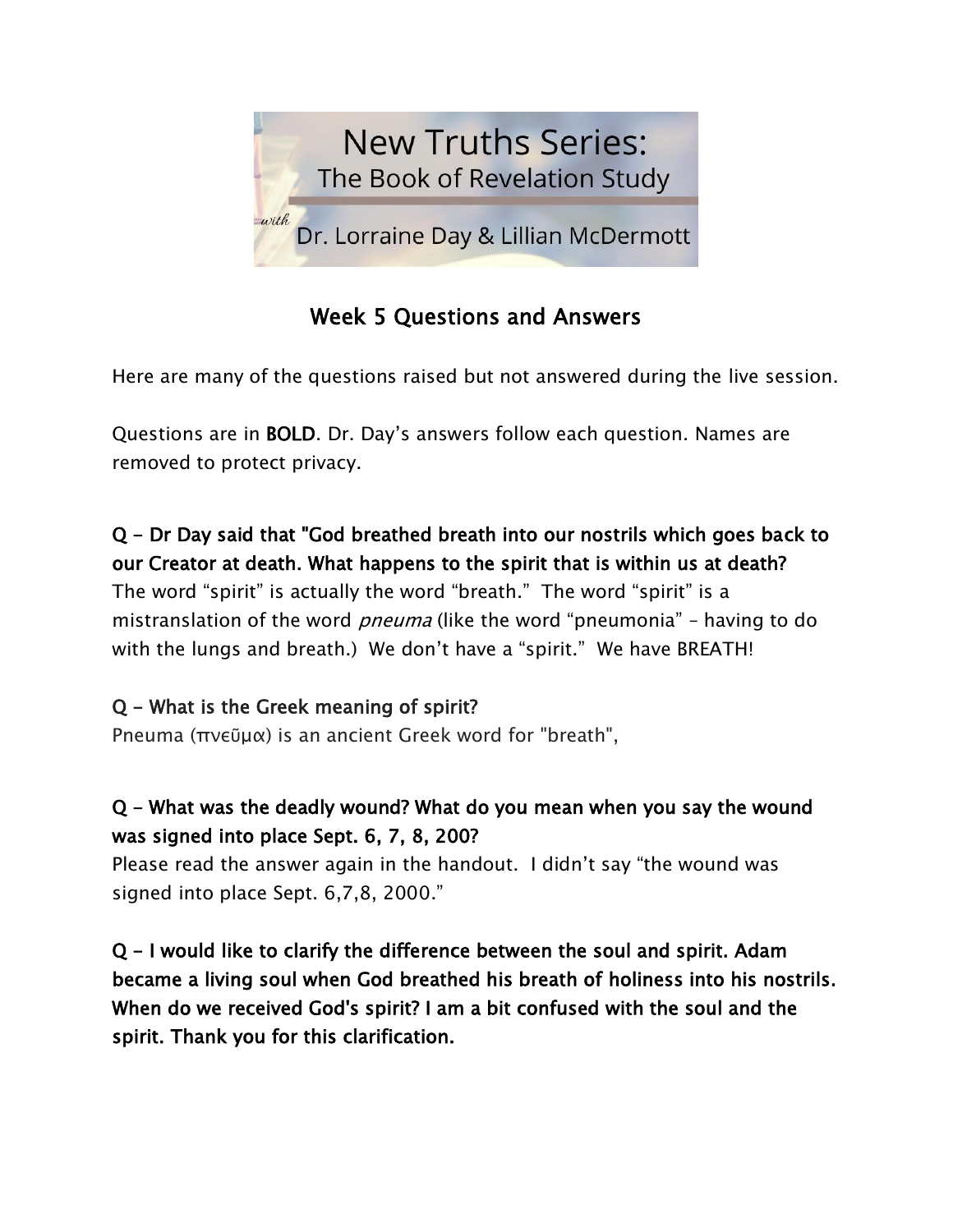The word "soul" just means a living being. We don't HAVE a soul. We ARE a soul. "God breathed BREATH into Adam, and Adam BECAME a living soul – a living being."

God breathes physical BREATH into us and we have physical life (Greek word psuche). God breathes His "spiritual" BREATH into us and gives us "spiritual life (Greek word zoe).

This takes a great deal of study because people have been taught the wrong thing for so many years.

### Q - If a person dies unsaved please explain how will they reap what they have sewed and then be saved?

The unsaved person will be resurrected in the 2nd resurrection for the Judgment. AFTER the Judgment (and BEFORE we enter into eternity) that person will reap what he has sown.

## Q - I am trying to understand "perfection" and the verse that we will Reap what we sow" how does Eonian life play into this?

"Eonian Life IS the life of Christ in you." When Jesus Christ is making EVERY decision in your life, you WILL be Perfect! It is what we become when we follow everything Christ asks us to do.

## Q - Why does the bible say things on earth should be like in heaven if the devil is in charge of the earth?

What specific text are you talking about?

### Q - I researched the Greek word in Rev 13:1 and Strongs and don't get "it". Interlinear translate work I. ????

I have just sent you that answer in the e-mail you sent to my personal e-mail address.

### Q - I was taught that when we are praying to the Father "God" then we're supposed to pray in Jesus name. Is that false

Praying is not a ritual. It is talking to God. When the Bible talks about "praying in the 'name' of Jesus" – it means that we should pray in the CHARACTER of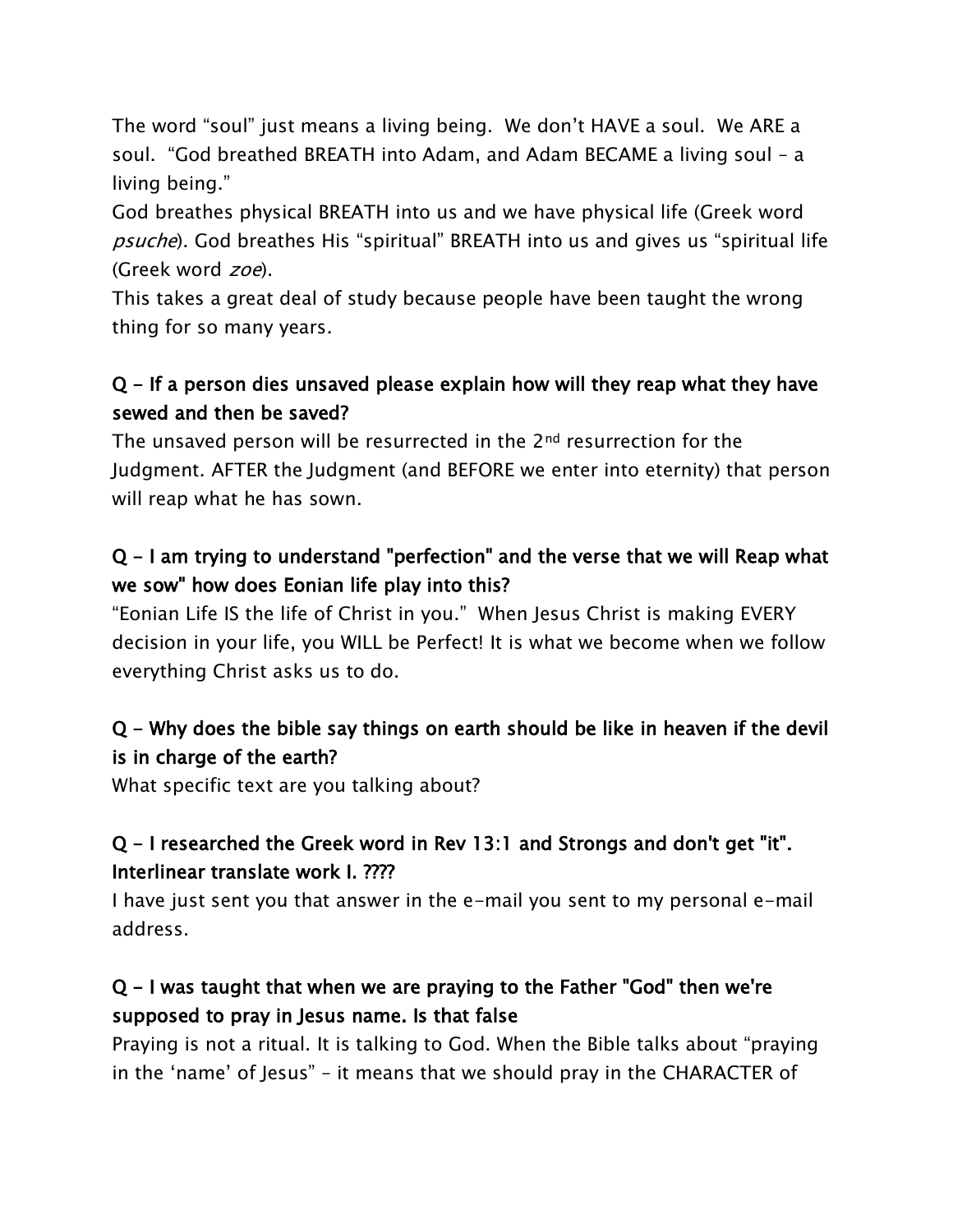Jesus, meaning we should pray for what JESUS wants – rather than praying for what WE want.

#### Q - Will Alice Bailey, Lucifer, and all Lucifer worshippers and the like live on with Christ too?

AFTER they have reaped what they have sown and have learned that they need Jesus Christ to run their life – Yes.

### Q - Daniel 12: 2 "And many of them shall sleep in the dust of the earth and shall awake, some to everlasting life and some to shame and everlasting contempt." Wouldn't this prophecy of Daniel's be in conflict w/ God's plan for salvation for all?

The correct translation of that text is this:

"And those sleeping in the soil of the ground shall awake, some to eonian life and some to reproach for eonian repulsion."

Those who come forth in the first resurrection have eonian life – that is the life of Christ in us.

The unsaved come up in the Second resurrection for the Judgment, and they are resurrected to "reproach for eonian repulsion." There is NO word "everlasting" here. An "eon" is a period of time, with a beginning and an end, determined by Christ Himself, for that person to reap what he has sown until he recognizes his need for Jesus Christ to run his life.

As I said, the words everlasting, eternity, eternal and Forever and ever NEVER appear in the Bible. The words are always "eon" or "eonian" and refer to a period of time, with a beginning and an end.

They will reap what they have sown for a specific period of time, determined by God, until they recognize their need for Jesus Christ to run their life.

There IS a place where it says we will live forever and that is in 1 Cor 15:22-28, where it says, "DEATH will be abolished" (so EVERYONE will be alive – and will never die – since DEATH has been abolished), and God will be ALL in ALL."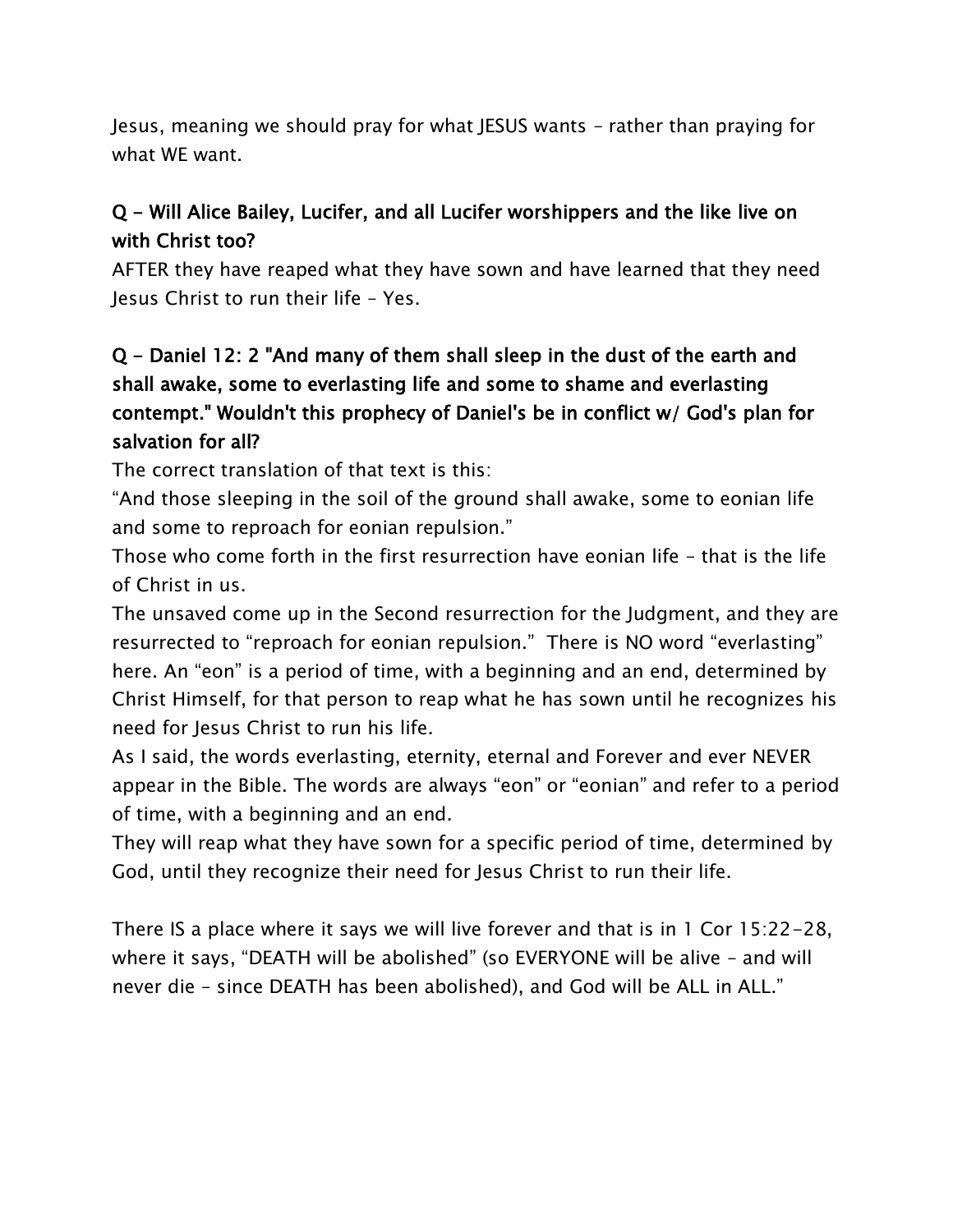#### Q - So Lucifer is going to reap what he has sown?

Yes, that's one reason he is confined to this earth for the millennium, with all the chaos he has caused, because he's a thousand years MORE wicked than all humanity.

## Q - I missed last week but heard Project Blue Beam was mentioned. I am asking what is the role of aliens or alien technology? I read your article on area 51, so am trying to tie in who it plays in with Project blue beam

That's too big a topic to discuss here. That will be in my book.

## Q - Is the Catholic church a modern form of the Pharasees and the temple priests?

ALL churches are a modern form of the Pharisees (but NOT the temple priests). The Pharisees were the OPPOSITE of the Temple priests.

#### Q - Why do so many Americans own Iraqi Dinar?

I have no idea – and also, I have no proof that they actually do!

### Q - Is the breath of God with all of us and helps direct us or know Father God as we pray?

Jesus is with everyone all the time. Most people, however, don't know it and don't care. When we have a close relationship with Him, He will put HIS character and disposition in us, and then we will live our life for Him.

### Q - So there is NO SUNDAY LAW? You cannot remove the Jewish Sabbath then… some denominations are preaching this message with great anticipation.

I don't understand your question. There most likely WILL be Laws to force people to worship on Sunday.

The Saturday Sabbath is NOT "Jewish." God gave it to Adam and Eve – the parents of the WHOLE Human Race – because the Saturday Sabbath IS FOR the whole human race. (Adam and Eve were NOT "Jewish.") God gave it to Adam and Eve immediately after He finished creating the world and them. The Saturday Sabbath is a MEMORIAL of Creation. See Genesis 2:1-3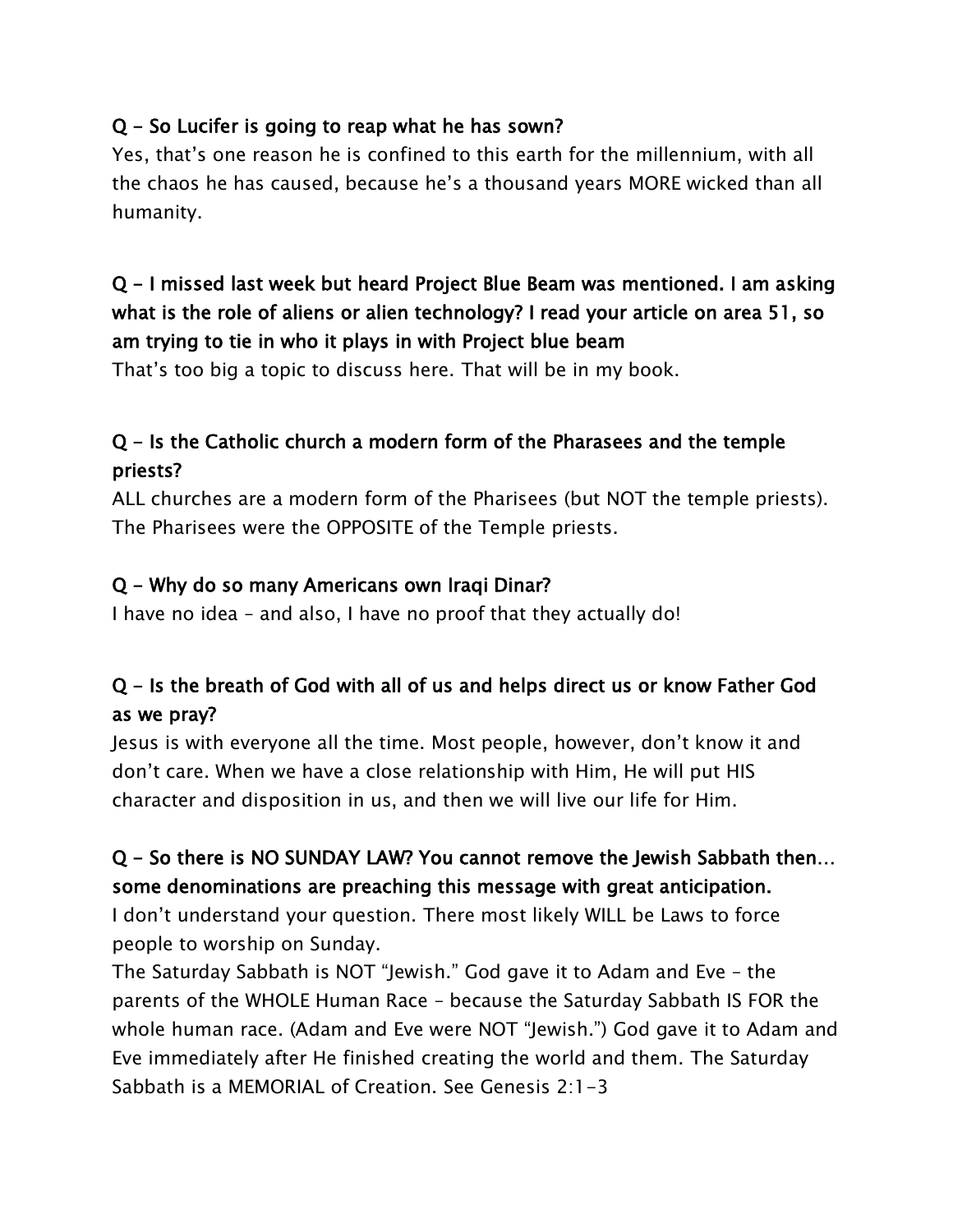### Q - The Noahide Laws are the Sunday laws and have already been signed (silently) in April 2019 by Trump.

No, the Noahide Laws are not specifically the Sunday laws. They are the laws that say the government can legally kill Christians for worshiping Jesus Christ.

#### Q - What exactly are they doing in Area 51? Who controls the area and does our President know?

Again, answer is too large to explain it all here.

#### Q - Where exactly in the Bible can I find how to eat what God wants us to eat? I want to eat like you did.

Genesis 1:29

#### Q - Please explain about Sunday laws? Will they make those laws? Please be more specific with your question.

Q - If the Sunday Law is signed how does it play out? If Sabbath is not done away with? Or will there still be a Sunday Law, but Jewish Sabbath not affected. The Sunday laws will force people to keep Sunday holy.

#### Q - Where can I find info on how Israel stole Palenstine?

In my upcoming book.

## Q - What is your opinion on Ellen G White and The SDA church? I respect your knowledge very much

I believe Ellen White wrote a lot of good things, and that she was wrong about a number of things. She never claimed to be a prophet. It was the SDA church that made her into a "prophet." She said, "There are many things we must learn and many things we must unlearn."

The SDA church has THREE correct doctrines: a) The Saturday Sabbath, 2) the State of the Dead – NO ONE "goes to heaven or hell" when he or she dies. Each person is dead in the ground, or wherever they are buried, 3) Jesus' Second Coming will be literal, and in the sky, where every eye will see Him.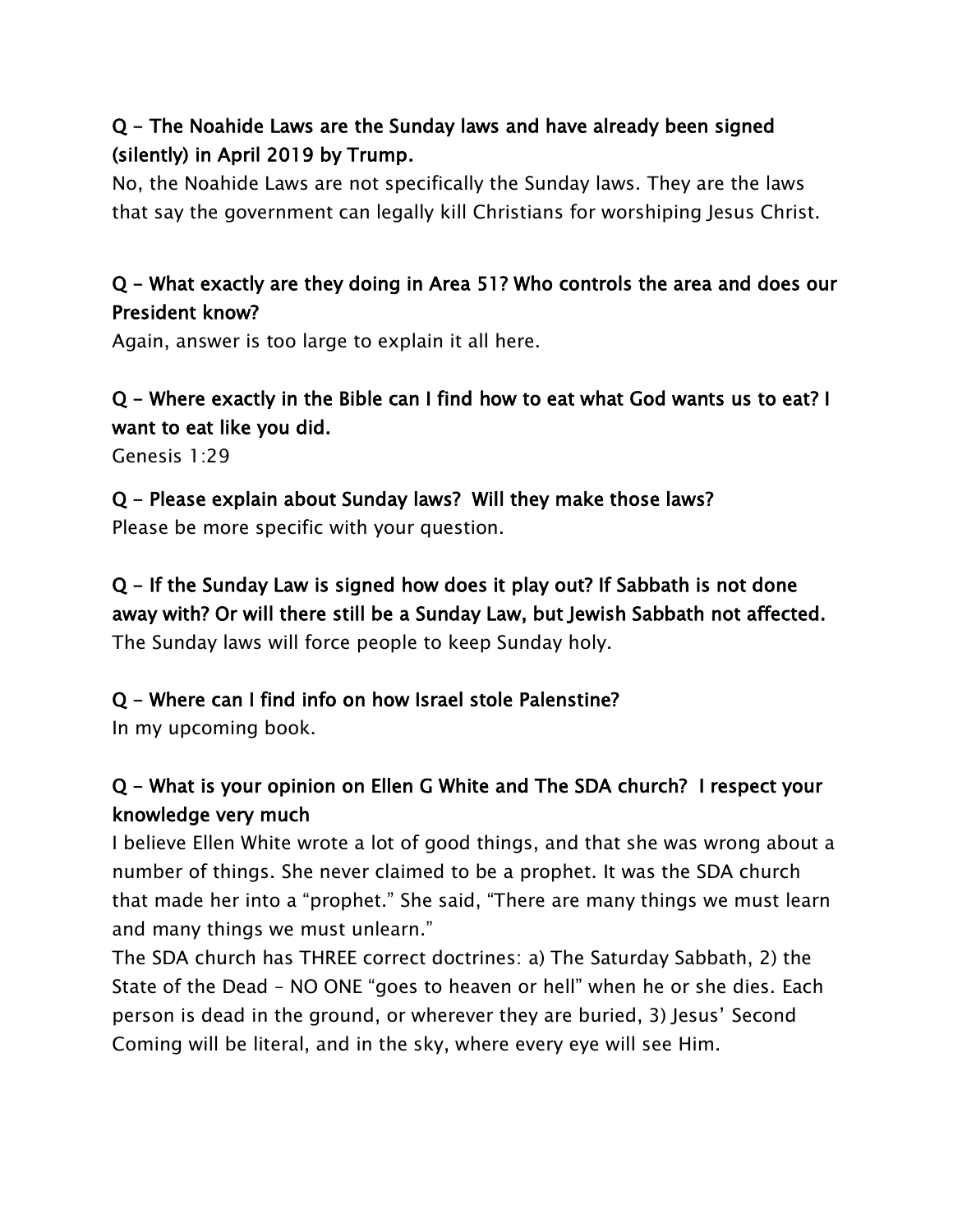## Q - Dr Day, are you saying that if the vaccination is taken because of my job, even though I am not looking for a quick fix, I will get sick?

God calls ALL drug medications (which is what vaccinations are) SORCERIES and WITCHCRAFT. They are of SATAN, and they HARM the body, rather than making it healthier. (Rev 18:23 – the word "sorceries" in Greek is *pharmakeia* =  $pharmacy = drug\:$ 

### Q - If my job requires it as a teacher and I need to provide food for my family, are you saying that I will get sick for protecting my family?

What you are really saying is that you don't believe that God can take care of you and your family if you do the RIGHT thing! You believe YOU are a better provider for your family than God is!

## Q - What is your opinion regarding "covid concentration camps? Is there really truth to being killed vs. re-educated?

Please clarify your question.

## Q - You keep saying that Covid-19 is a hoax. I know several people that had it and they got very sick. How can you explain that please?

Please prove to me that these particular people had no underlying illness at all.

## Q - As a parent I would never want my children to be this horrified for the future. Why would God want our children to be tortured in camps?

God doesn't want your children to be tortured in camps. That's why He has asked – for the last 2,000 years - for people to turn to Him. How many have done that? How many people truly STUDY their Bible diligently – over and over and over again? How many live, think, act, eat and handle stress HIS way? How many keep the Sabbath that HE made holy? How many pay Tithe as He says we should do?

#### Q - I have 3 relatives that are on deathbed from Covid

And who told you they had Covid?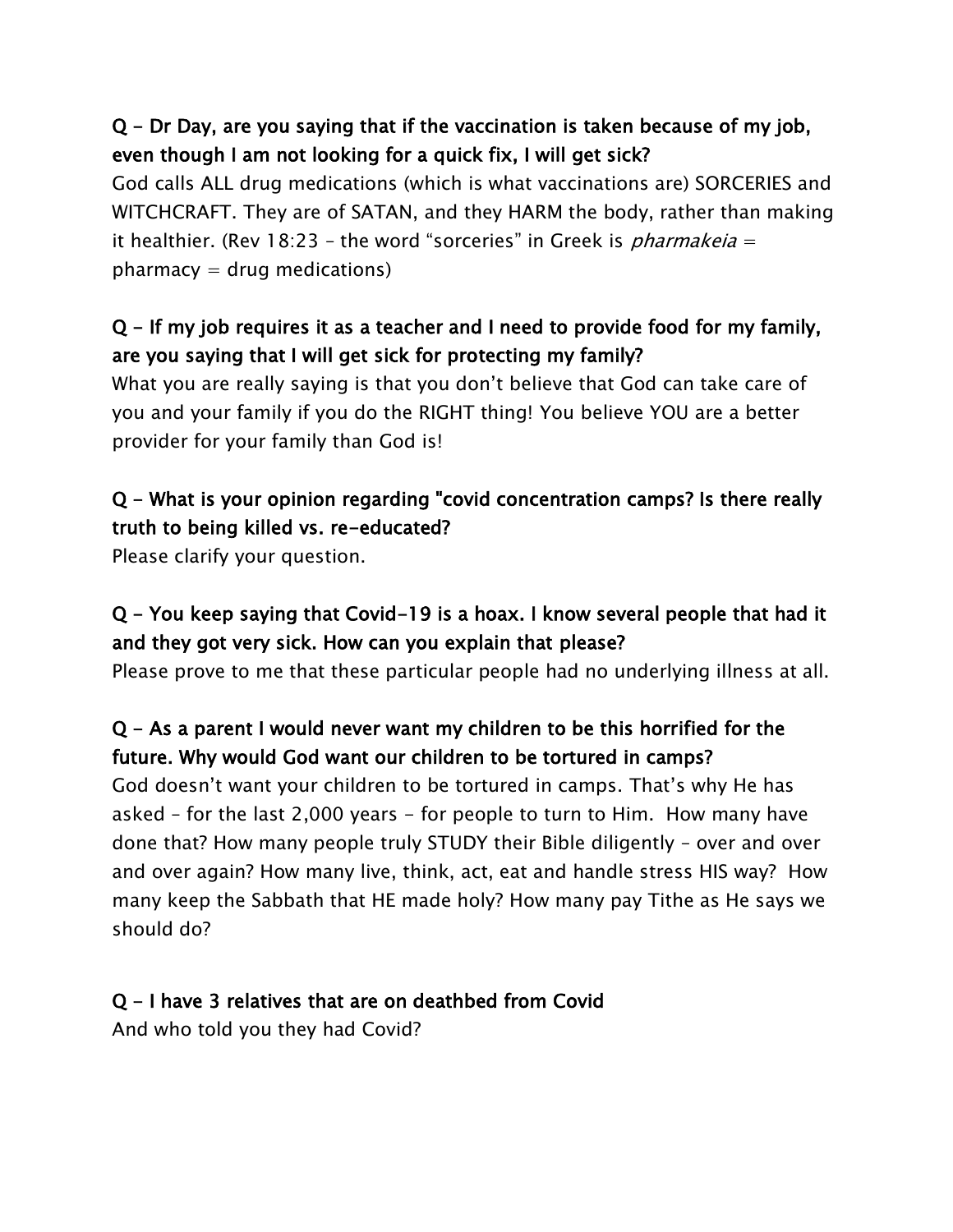Q - Why as God, an all Omnipotent. Sovereign will over everything, why create a planet and allow Satan to run it? Is it just his end game to recapture his fallen angel, and we just all have to go through this to help Satan convert?

The answer to your question will become much more clearer as you study the Bible diligently and get to know who God really is.

### $Q$  – As a man it's a big step to lay that down when I know as head of the family, it is my job to protect my family.

Are you better at protecting your family than God is? God says, "If you live by the sword (or gun), you will DIE by the sword (or gun)."

## Q - I don't understand if guns are a deterrent especially from government takeover, why is being a pacifist the right thing?

Do you obey God or man? What does Acts 5:29 say we should do?

## Q - My husband is Jewish. He has converted to Christianity, is there an issue being that you have mentioned that the spiritual ancestry of the khazars contradicting true believers DNA

The Khazars are all "Gentiles" – descendants of Gentile Turks. One's DNA has NOTHING to do with his spiritual beliefs.

## Q - Where does it say God will go through this Rev. time with us?

"I will NEVER leave you or forsake you." Heb 13:5 Psalms 23, and many, many other places in the Bible.

#### Q. How do you know what to do?

About what? Should we just pray, fast, read the Bible and trust God?

### Q - Speaking of Khazars. Astana capital of Kazakhstan; Does this city have a significance in end times? HQ for New World Order?

Kazakhstan has nothing to do, specifically, with either Khazars or HQ for the New World Order.

# Q - The Khazars are from the empire of Khazaria, which is modern day Ukraine